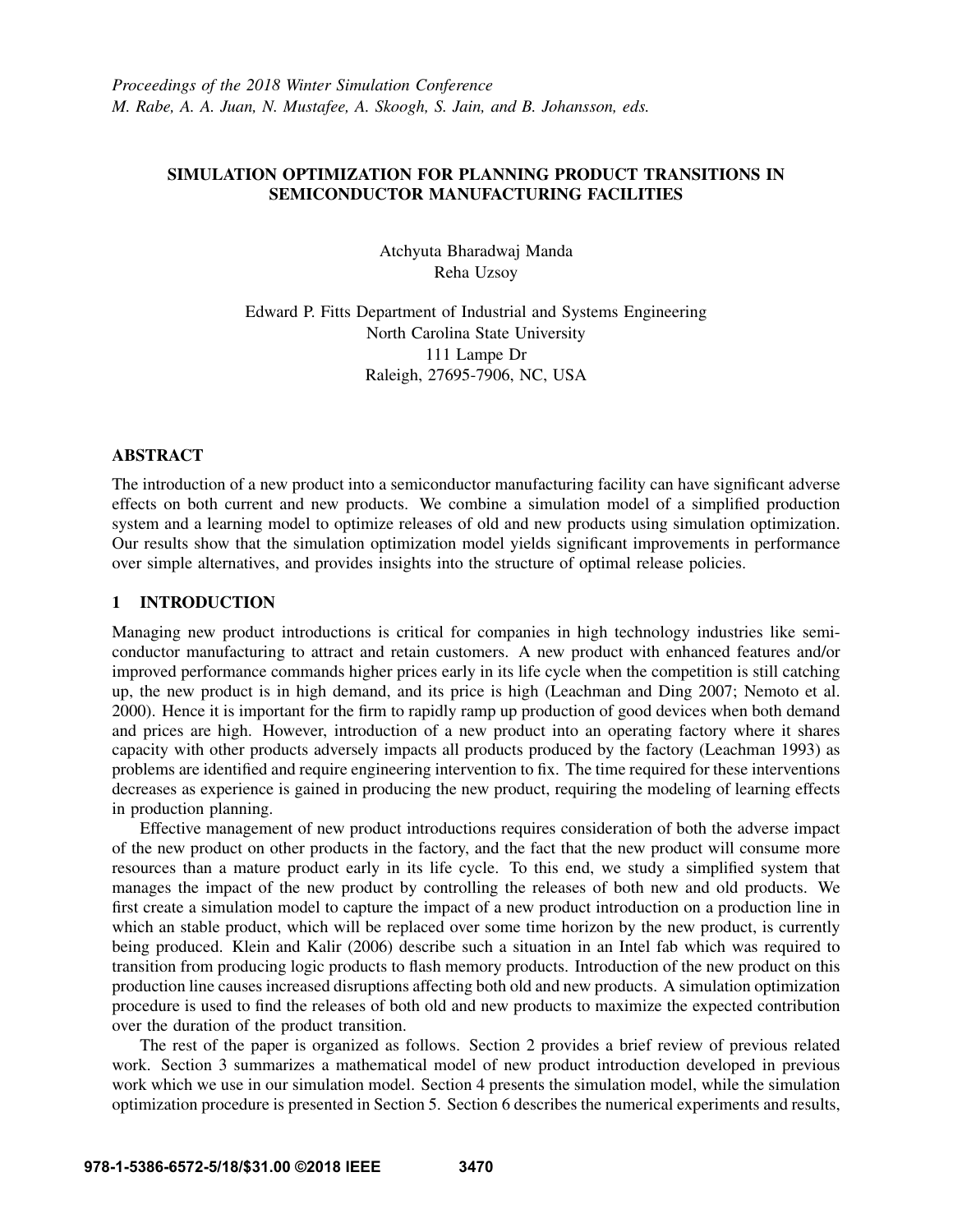while Section 7 concludes the paper with a summary of our principal findings and some directions for future work.

## 2 LITERATURE REVIEW

The work in this paper lies at the intersection of two research streams: that on learning in manufacturing systems, and the body of queuing and simulation studies that examine the impact of different sources of variability on the performance of manufacturing systems. Our focus in this work is on planning the releases of work into an operating factory in the presence of learning effects as the difficulties encountered with a newly introduced product are identified and remediated over time.

There is an extensive body of research on learning models in manufacturing systems, which mainly deals with measuring and modeling the improvements in productivity obtained as experience of performing a new task is gained. Anzanello and Fogliatto (2011) and Yelle (1979) review the classical learning curve literature and present various models of learning developed across many industries. Liao (1979) and Reeves and Sweigart (1981) assume that learning is driven by cumulative production, and leads to a decrease in capacity consumption by the product.

Later research, such as Chand et al. (1996), Fine (1986; 1988) and Fine and Porteus (1989), distinguishes between learning that takes place through repetition of the task and learning obtained from experimentation that consumes production capacity, and thus competes with revenue generating production. Terwiesch and Bohn (2001) distinguish learning through experimentation from learning by cumulative production. They formulate a dynamic programming model to decide when to experiment and when to produce but do not consider manufacturing lead times or the effects of congestion. Similar problems have been addressed by Tirkel et al. (2016) and Gilenson et al. (2015), among others. Haller et al. (2003) present a methodology to manage the conflict between the requirement of short cycle times and rapid increase in throughput while bringing a new factory up to full production volume. They suggest the use of maximum limits on the WIP in different segments of the line to maintain an acceptable tradeoff between WIP and cycle time, similar to the SLIM approach of Leachman et al. (2002). The WIP limits are updated weekly over the duration of the ramp, and simulation experiments show beneficial results. However, this work considers a single product and does not address interactions between different products.

Several authors have used simulation models to study the behavior of wafer fabs during product transitions or under changing product mix. Nemoto et al. (2000) examine the financial benefit of cycle time reduction in ramping up a new process using stochastic simulation, also considering the impact of decreasing device prices over time. Dümmler (2000) presents a series of interesting simulation studies examining the behavior of a wafer fab in the presence of temporary surges in wafer starts, changing product mixes and different release and dispatching policies. His findings are consistent with the simple mathematical model we develop in this paper, and suggest that the impact of new product introductions on the variability of the effective processing time in the fab is a major contributor to adverse performance. Klein and Kalir (2006) describe a simulation model used to study the performance of an Intel wafer fab transitioning from logic to flash memory products, and found that the simulation successfully identified potential bottlenecks that were not identified by a static capacity analysis. The simulation model was used to suggest managerial actions that avoided performance degradation during the product transition.

A number of authors have focused on yield learning, the improvement in the fraction of good devices over time as the firm gains experience with the product. Bohn (1995), Gruber (1992; 1994), Macher and Mowery (2003) and others examine empirical data on yield learning over time. Tirkel (2013) reviews various yield learning models discussed in the literature. In contrast, our work in this paper focuses on the improvement in factory productivity, as measured by output, over time in the presence of learning by fab engineering personnel remediating production problems on the shop floor.

Kim and Uzsoy (2008;2013) propose an integrated production planning model using clearing functions that incorporate learning effects by considering production and engineering lots separately. Production lots are sold to generate revenue, whereas engineering lots help increase capacity in future periods. They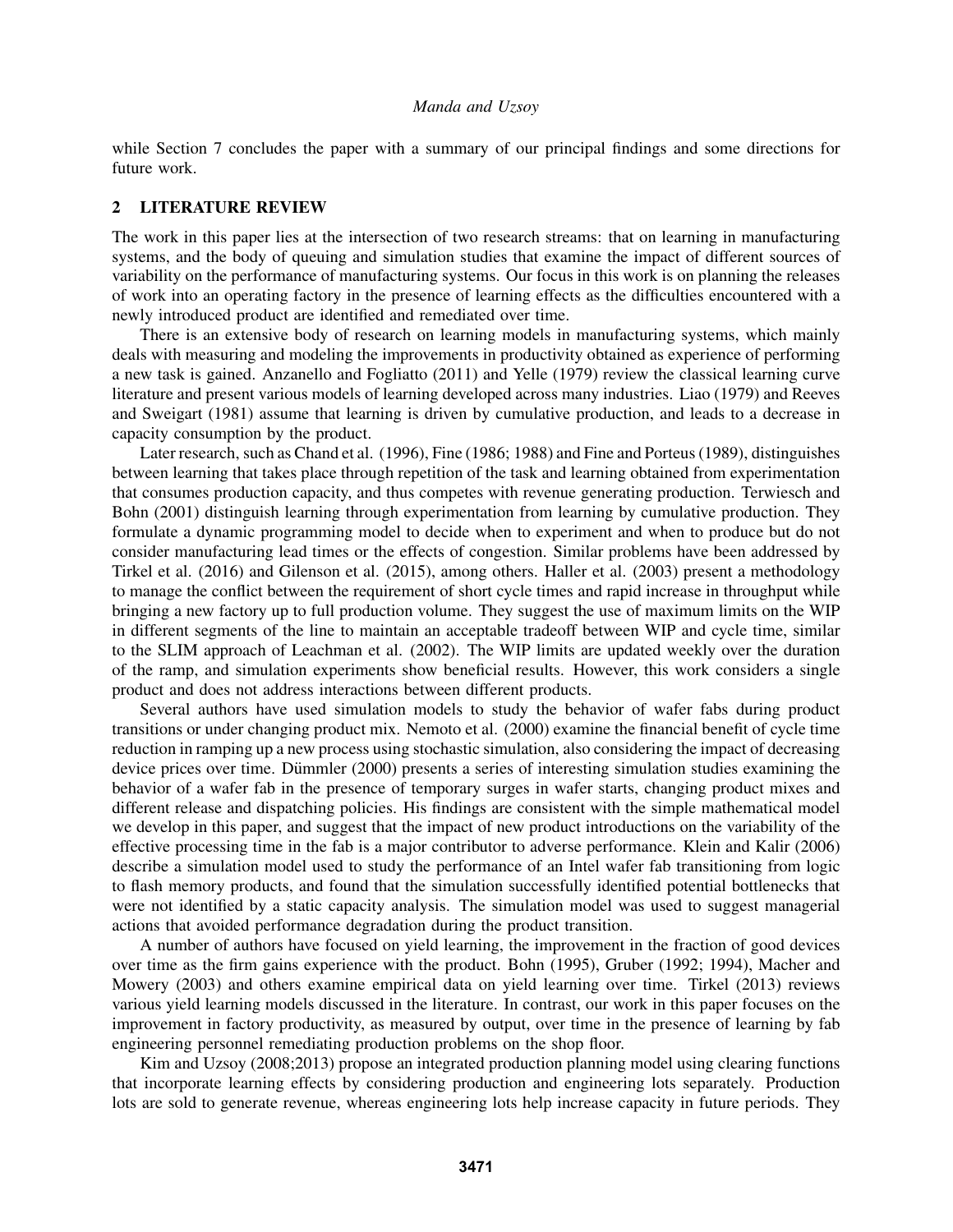perform a marginal cost analysis to provide insights on managing the system. However, they do not explore the problem of ramp up and new product introduction. The idea of distinguishing production and engineering lots is applied to a full fab model by Ziarnetzky et al. (2017), who give three production planning formulations with fixed lead times that incorporate learning and different capacity allocation scenarios for the engineering and production lots.

Manda et al. (2016) formulate a mathematical model using clearing functions that captures the impact of a new product introduction on the effective processing time distribution of a production line on which an existing product is already being produced, while incorporating the learning effects gained by experience in producing the new product. The impact of the new product introduction on factory performance is captured through the mean and variance of the effective processing time, the time required for a job to be processed accounting for all detractors such as setups and machine failures. Specifically, the new product randomly encounters production difficulties that require the production equipment to be taken offline for the problem to be resolved. This creates a stochastic series of non-preemptive disruptions whose frequency decreases over time as experience with the new product accumulates. In this paper, we embed this mathematical model into a simulation model of a simplified production system, and use simulation optimization to obtain product release schedules that maximize the total contribution (revenue minus variable costs) from both products over the duration of the product transition.

### 3 MODELING AND ANALYSIS

We consider a simplified production system represented as a single resource which is currently producing a mature product, Product 1, to meet a known, stable demand. We assume that the manufacturing process for this product has been debugged to the point that it has achieved its steady-state effective processing time distribution. At a specified point in time demand for this product begins to decrease and is replaced by demand for a new product, Product 2, whose demand eventually replaces that of Product 1 entirely.

The mature product, Product 1, has a natural processing time with mean  $t_0$  and standard deviation  $\sigma_0$ . A process event requiring engineering activity occurs following a Poisson process on average after every *Q*<sup>1</sup> units are processed, with mean duration *P* time units and standard deviation of σ*p*.

Product 2 has the same natural processing time and engineering activity duration distributions as Product 1. However, this product requires engineering activities more frequently, on average, after every *Q*<sup>20</sup> units, again following a Poisson process, when it is first introduced. As process issues are identified and resolved, the average number of units processed between disruptions increases from *Q*<sup>20</sup> to *Q*2*<sup>s</sup>* following the exponential learning model

$$
Q_{2t} = Q_{20} + (Q_{2s} - Q_{20})(1 - e^{-\alpha X_2(t)})
$$
\n(1)

where  $X_2(t)$  denotes the cumulative production of Product 2 in the time interval [0,*t*) and  $\alpha$  is a parameter governing the rate of learning. The mean and standard deviation of the effective processing time, representing the contributions of both products, is given by

$$
t_e(t) = t_0 + \frac{P}{Q_t}
$$
 (2)

$$
\sigma_e^2(t) = \sigma_0^2 + \frac{\sigma_p^2}{Q_t} + \frac{(Q_t - 1)}{Q_t^2} P^2
$$
\n(3)

where

$$
Q_t = \left(Q_{10}\left(\frac{W_{1t}}{W_{1t} + W_{2t}}\right) + \left(Q_{20} + (Q_{2s} - Q_{20})(1 - e^{-\alpha X_2(t)})\right)\left(\frac{W_{2t}}{W_{1t} + W_{2t}}\right)\right)
$$
(4)

and *Wit* denotes the workload of product *i* at the start of period *t*.

In ongoing work (Manda and Uzsoy 2018) we have extended the approach of Manda et al. (2016) by deriving a nonlinear clearing function describing the expected throughput of the system in each planning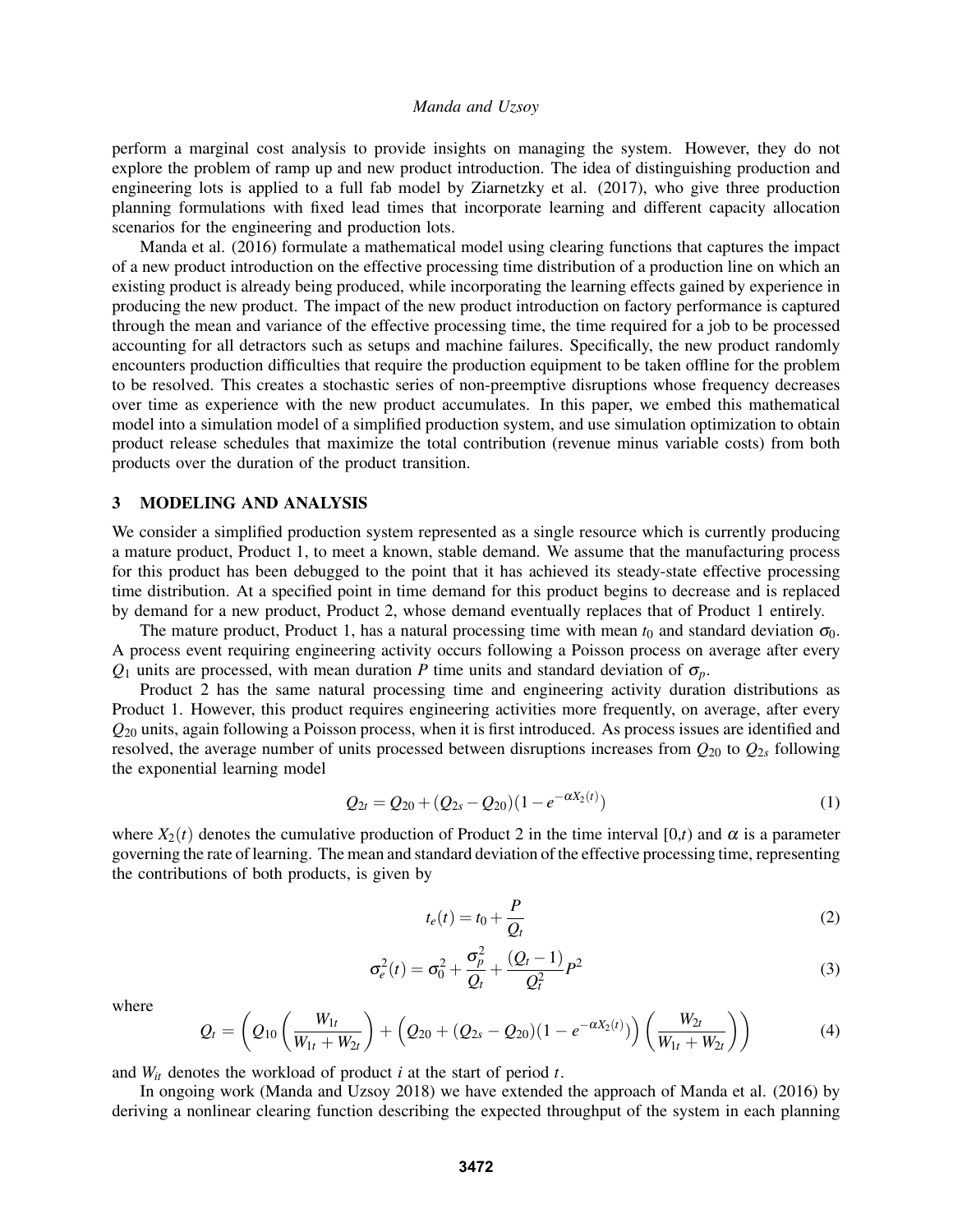period as a function of the workload of each product available for processing in each period. This clearing function can then be incorporated into a deterministic nonlinear optimization model that determines the optimal release schedule of each product in each period. However, the presence of the learning model (4) in the clearing function results in a non-convex feasible region for which even locally optimal solutions are difficult to obtain in reasonable CPU times. In addition, the practical problem is subject to many stochastic elements, including the demands for each period, the amount of learning in each period and line yield. The use of simulation optimization allows us to progressively implement simulation models of more complex multi-stage production systems for which deterministic optimization models are computationally burdensome. The work in this paper constitutes a first step in this direction by using a simplified, aggregate model of a wafer fab in implementing a product transition.

### 4 SIMULATION MODEL

In order to explore the performance of simulation optimization for the problem of interest, we consider a simplified production system where the wafer fab is modeled as a single server queuing system with two customer classes over a planning horizon consisting of *J* discrete periods. The discrete periods are of the order of three months in duration, representing the common time scale used in the semiconductor industry when considering production transitions. The structure of the queuing system is illustrated in Figure 1. Releases of each product into the fab during each planning period are assumed to be uniformly distributed



Figure 1: Schematic of queuing system.

over the period with negligible variability, and the demand  $D_{it}$  for each product *i* in period *t* is assumed to be known with certainty. The quantities  $R<sub>it</sub>$  of each product *i* released in each planning period *t* are the decision variables. We shall denote the mean arrival rate of product *i* in planning period *t* by  $\lambda_{it} = \frac{R_{it}}{T}$ .

Each arriving unit (lot) of product *i* will encounter an engineering disruption with probability  $p_{it}$ . The disruption probability of the stable product, Product 1, remains constant at  $p_1 = \frac{1}{Q_{1s}}$  for the entire planning horizon, while that of Product 2 decreases over the planning horizon following the learning model, with disruption rate

$$
p_{2t} = \frac{1}{Q_{20} + (Q_{2s} - Q_{20}e^{-\alpha X_2(t)})}
$$
\n<sup>(5)</sup>

at time *t*. The duration of an engineering activity is same for both the products and has a mean and standard deviation given by *P* and  $\sigma_p$ . With probability 1 –  $p_{2t}$  for Product 2 and probability 1 –  $p_{1t}$  for Product 1, the service time distributions for these products follow the natural processing time distribution.

The simulation operates in continuous time given a vector of the decision variables  $R<sub>it</sub>$  specifying the number of lots of each product *i* released in period *t*. When a lot of product *i* arrives at the server at some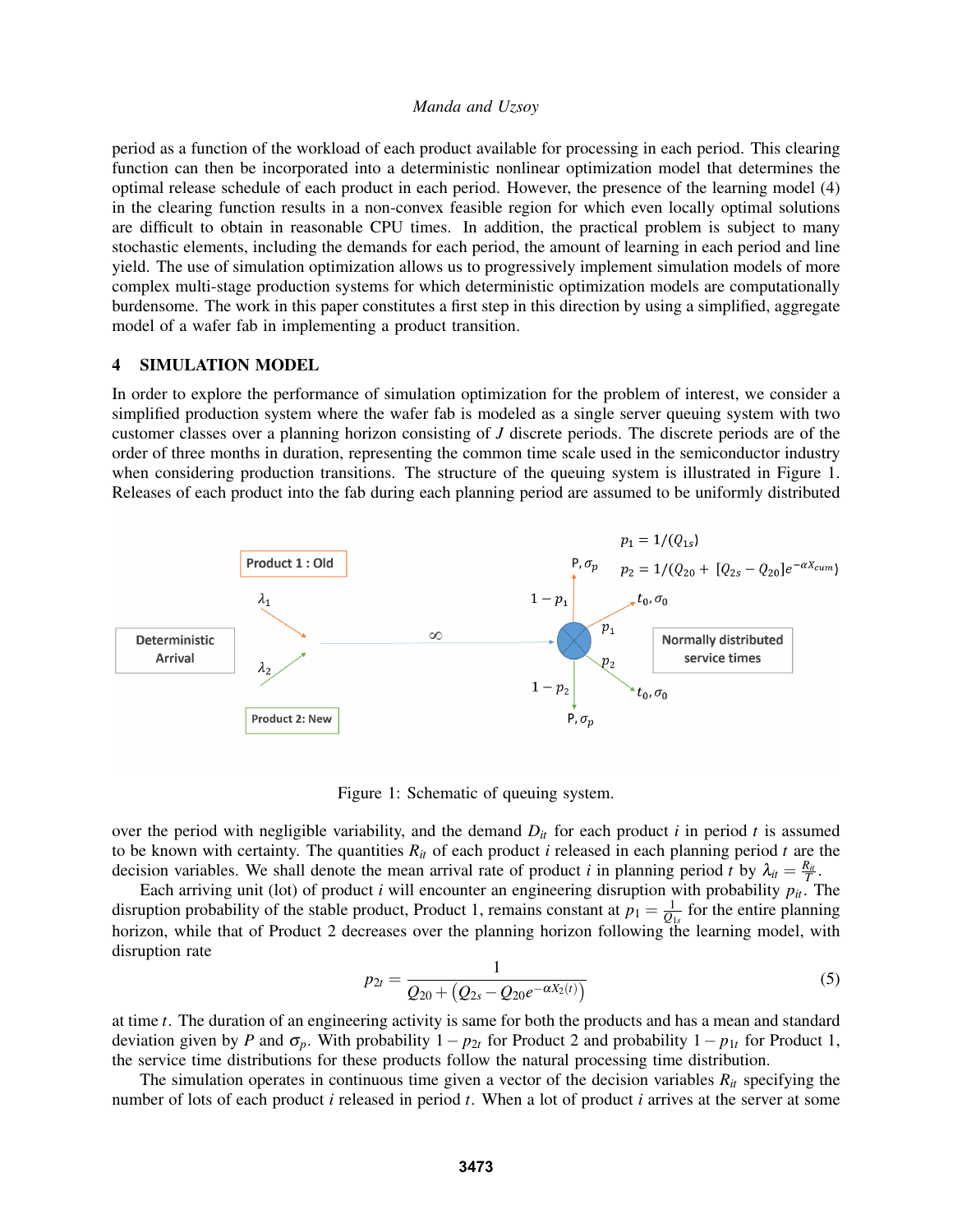time  $\tau$  it generates a disruption with probability  $p_{i\tau}$ . Otherwise the service time is generated from the natural processing time distribution. At each departure epoch *t* of a lot of Product 2 from the system, the cumulative production  $X_2(t)$  and the disruption probability  $p_{2t}$  of a disruption for the next arriving lot of Product 2 are updated based on the learning model (5). At the end of each period, the total throughput of each product obtained in the period and the number of each product remaining in the system are stored. Using the demand for the period, the backorders and finished goods inventory of each product is computed at the end of each period. Finally, the total contribution (revenue - variable production costs) is computed over the entire time horizon of *J* periods. We obtain *n* independent replications of the simulation for each release vector and calculate the expected total contribution (revenue minus variable costs) of the system over the planning horizon, and report the 95% confidence interval for the total contribution.

#### 5 SIMULATION OPTIMIZATION PROCEDURE

The simulation optimization procedure seeks a release vector  $R<sub>it</sub>$  for each time period *t* that maximizes the expected total contribution over the planning horizon of *J* periods. The problem can be stated as follows:

$$
\min \quad E\left[\sum_{\forall t,i}[\pi_{it}(D_{it}+S_{it-1}-S_{it})-(r_{it}R_{it}+w_{it}W_{it}+i_{it}I_{it}+s_{it}S_{it})]\right]
$$
\ns.t.\n
$$
R_{it} \ge 0
$$
\n(6)

 $S_{it}$  denotes the number of units of product *i* backlogged at the end period *t*,  $W_{it}$  the amount of product *i* in work in progress (WIP) inventory at the end of period  $t$ ,  $I_{it}$  the amount of product  $i$  in finished goods inventory at the end of period *t*.  $r_{it}$ ,  $w_{it}$ ,  $i_{it}$  and  $s_{it}$  are the associated cost coefficients, and  $\pi_{it}$  the market price of product *i* in period *t*.

We use a Genetic Algorithm (GA) for our simulation optimization engine in this exploratory work due to its simplicity of implementation. This requires careful selection of the algorithm parameters, particularly population size, mutation and crossover probabilities, elite and immigration fractions to ensure efficient convergence to a global optimum in reasonable CPU times. Extensive initial experiments explored the impact of these parameters on performance, leading to our final choices. However, despite these settings we experienced extremely slow convergence when starting the GA from a completely random initial population. To address this issue, we seeded the initial population with several release vectors obtained from a relaxed version of the nonlinear programming model of Manda and Uzsoy (2018), which resulted in significantly more rapid convergence to good solutions. The specific parameter settings and results of the computational experiments are described in the following section. This approach of seeding a search heuristic with different initial solutions is widely used in the literature, as discussed by Kalir and Sarin (1999) for simulated annealing. The specific approach we use is to obtain optimal solutions to a relaxed problem by perturbing the problem data, based on the problem space approaches of Storer et al. (1992).

We use Matlab to implement the Genetic Algorithm. By randomly perturbing the demand data, the nonlinear programming model was used to create 6 good initial solutions that were used in initial population. The total population size was 100 and the rest of the population is generated randomly. The elite count is 10. There are 90 individuals other than elite children and the cross over fraction is set to 0.6. This means that of the 90 remaining individuals, on average  $(0.6)(90) = 54$  are crossover children and the remaining 36 are mutation children. The mutation, and scale and shrink and migration options are left at their default values. Four independent replications of the GA are run in each experiment.

### 6 NUMERICAL EXPERIMENTS

In this section, we examine the performance of the model and the structure of the near-optimal solutions yielded by the simulation optimization procedure. We consider a product transition in which demand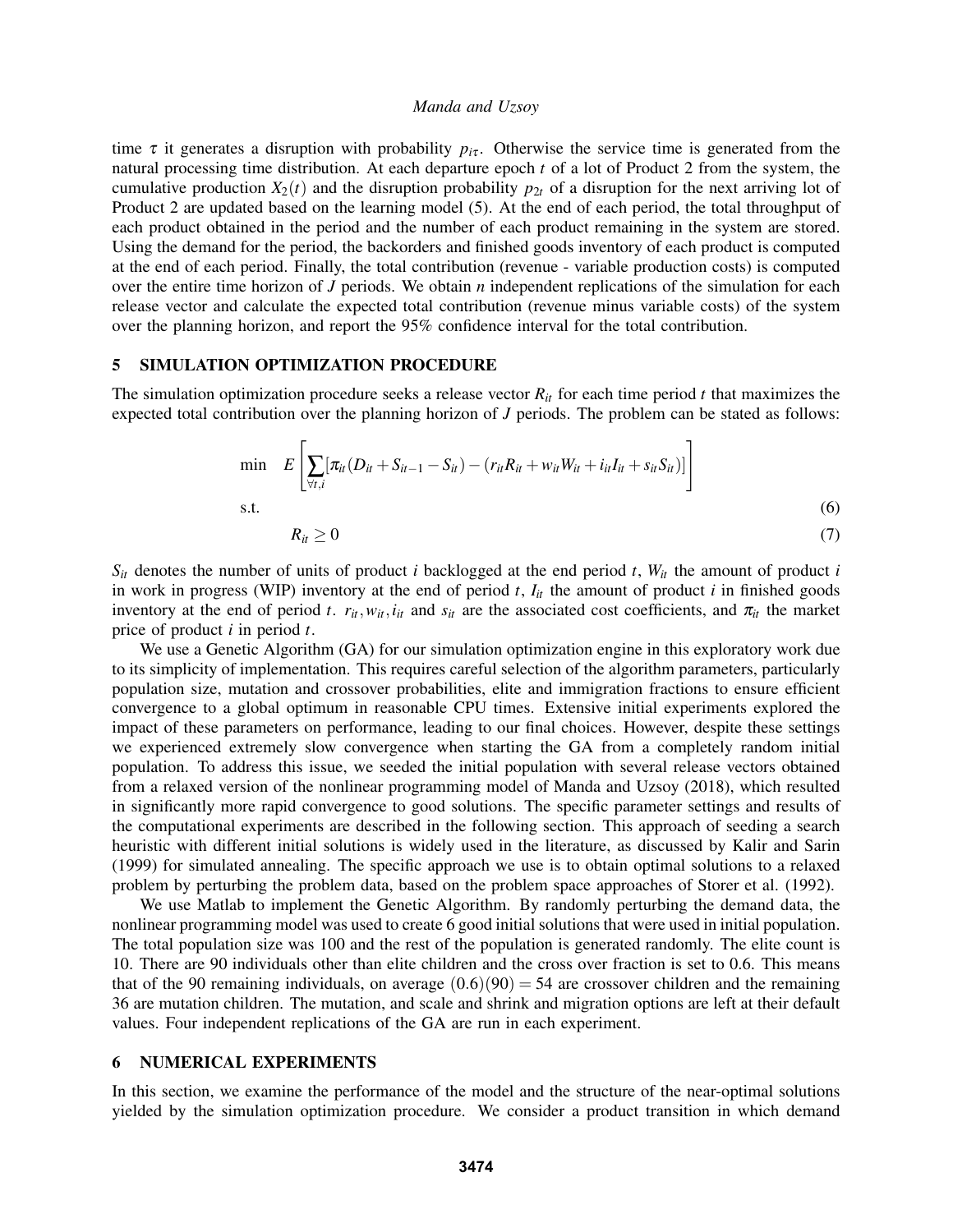| Demand    | -    |      |       |     |       |      |      |  |
|-----------|------|------|-------|-----|-------|------|------|--|
| Product   | 1250 | 1250 | 937.5 | 625 | 312.5 |      |      |  |
| Product 2 |      |      | 312.5 | 625 | 937.5 | 1250 | 1250 |  |

Table 1: Demand data.

Table 2: Parameter values.

| Parameters |       | $\iota_0$ | .                     |     | ⌒<br>◡        | u             | ~<br>درے سک<br> | חרי<br>∼∼ |
|------------|-------|-----------|-----------------------|-----|---------------|---------------|-----------------|-----------|
| Values     | 29600 | 80        | $\sim$ $\sim$<br>U.ZJ | 800 | $\sim$<br>0.5 | 0.0019/0.0030 | σU              | ╰         |

Table 3: Cost Parameters.

| Parameters | π | π   | S | $\mathbf{S}$<br>ມ             | w |  |  |
|------------|---|-----|---|-------------------------------|---|--|--|
| Values     | ت | ن ، | ັ | -<br>$\overline{\phantom{0}}$ |   |  |  |

for a mature product is replaced by that for a new product over a 10 period planning horizon. As each period represents a quarter, the total planning horizon is two and half years. Table 1 gives the demand for the two products over the planning horizon. Only Product 1 has demand during the initial three periods. From periods 4 to 6, the demand for Product 1 decreases to zero and that for Product 2 increases. From period 7 onwards we only have demand for Product 2. The average utilization in period 1 for Product 1 is approximately 91%. This utilization changes over the planning horizon as the new product is introduced, altering the effective processing time distribution following the learning model.

We conduct two numerical experiments with two different learning rates  $\alpha$  in the learning model (1). The values of  $\alpha$  and the other parameters used in these experiments are summarized in Tables 2 and 3. Note that the learning model is completely deterministic except in its dependence on the cumulative production of Product 2 which is, of course, a random variable. More complex, stochastic versions of this model, such as that suggested by Filho and Uzsoy (2013), have been proposed and will be included in future work.

Each lot has a natural processing time  $t_0$  of 80 minutes with coefficient of variation  $c_0 = 0.25$ . The new product, Product 2, causes a disruption on average every  $Q_{20} = 10$  lots which, with experience gained by producing the product, increases to  $Q_{2s} = 50$  lots. The mature product, Product 1, causes a disruption on average every  $Q_{1s} = 50$  lots. Each disruption lasts an average of  $P = 800$  minutes with coefficient of variation  $c_p = 0.75$ .

The cost parameters are given in Table 3. Each lot of Product 1 generates a revenue of 5 while Product 2 generates a revenue of 7.5. The unit backorder cost is assumed to be 10 for Product 1 and 15 for Product 2. The finished goods inventory holding cost is assumed to be 4, in line with the rapid price decrease and obsolescence seen in the the semiconductor industry. There is no cost for releasing a product into the fab, but a WIP holding cost of 1 per unit per period is assessed for both products.

We compare the performance of the simulation optimization procedure to that of a simple procedure suggested by practitioners in which  $R_{it} = D_{it}$  for both products. The demand data in our experiments was chosen such that the total demand for both products remains constant across the planning horizon. This essentially replaces releases of one product with those of the other, which is quite reasonable if the workload imposed on the factory by each product is the same. However, due to the increased frequency of disruptions associated with product 2, this is not the case in our experiments, with severe consequences for factory performance.

### 6.1 Experiment 1: Slow Learning

In this experiment we use a alpha value of 0.0019, representing a relatively slow rate of learning. The results summarized in Figures 3 and 4, are quite striking: the baseline scheme performs extremely poorly, generally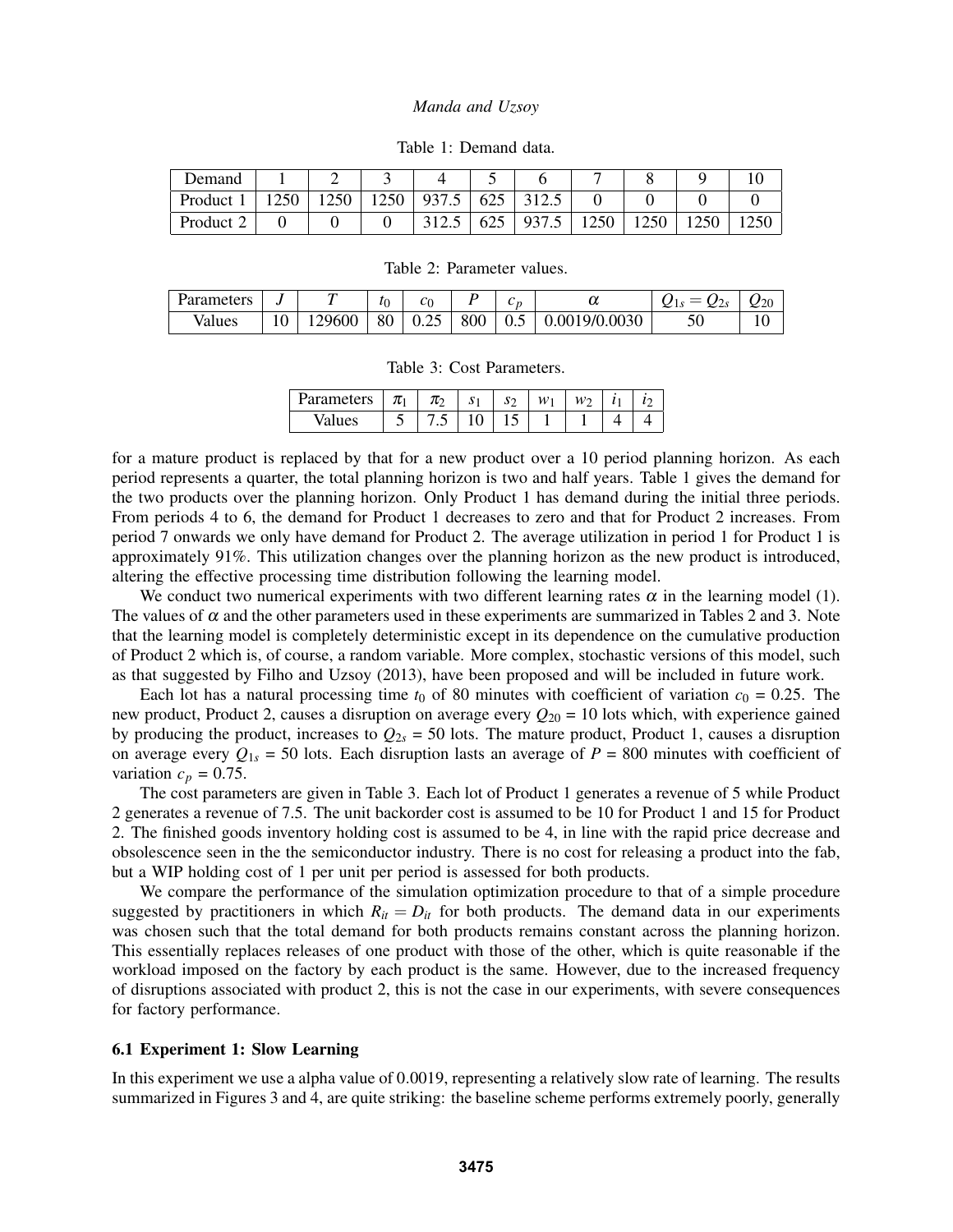yielding negative expected contribution. Early in its life cycle, the high rate of disruptions experiences by Product 2 adversely affects the effective processing time distribution, raising utilization above 1 in some periods. This results in long cycle times, high backlogs and lower revenues. Figure 2illustrates the evolution of the mean effective processing time over the planning horizon in one particular simulation replication. The mean effective processing time in period 7 is more than 25% higher than that at the start of period 1, which represents the effective processing time of the stable Product 1. It is thus easy to see how simply replacing releases of Product 1 with an equal number of releases of Product 2 will yield poor performance.



Figure 2: A Sample effective processing time plot for fast and slow Learning.

The reasons for the improvements obtained by the simulation optimization can be seen in Figure 4. While there are some differences between the different GA replications, a common theme emerges. Early in the planning horizon releases of Product 1 are increased to build inventory against future demand. Small quantities of Product 2 are released to take advantage of the decreasing learning rate of the exponential learning model, under which low production quantities early in the life cycle result in large improvements in *Q*. Inventory of Product 2 is accumulated during periods 4 through 6. Due to the build up of inventory of Product 1 in the first 3 periods, the system is now free and more units of Product 2 can be released, increasing the rate of learning and building inventory of Product 2 during periods 4 through 6 which is then used to meet demand in periods 7 through 9.

The important observations are the front-loading of releases of both products to build inventory of Product 1 before operations are disrupted by the introduction of large quantities of Product 2, and the introduction of small quantities of Product 2 early in the horizon to take advantage of the high learning benefits without unduly disrupting production of Product 1. Clearly, careful planning of releases provides a significant performance advantage in this situation.

Another striking feature of the results in Figure 3 is the width of the confidence intervals obtained. Even in this very simplified production system, the performance of the system over the planning horizon is subject to a high degree of uncertainty, which can only be increased by the presence of multiple work centers with different processing and learning characteristics, shifting production bottlenecks and multiple products whose demand ramps up and down at different times.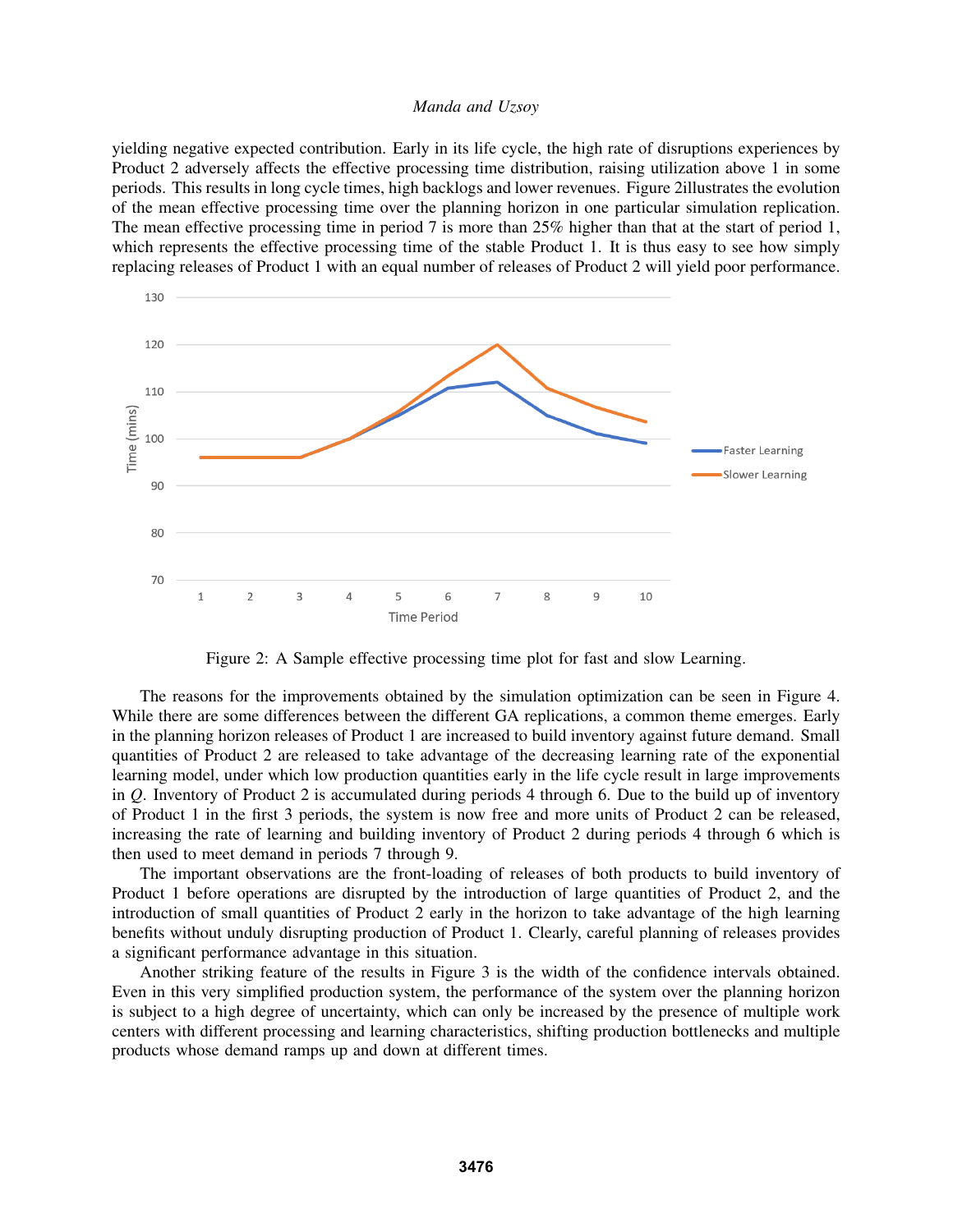*Manda and Uzsoy*



Figure 3: Expected Total Contribution for Slow Learning showing 95% Confidence Intervals.

## 6.2 Experiment 2: Faster Learning

This experiment uses a value of  $\alpha = 0.003$  which increases the rate of learning obtained by producing Product 2. The results, shown in Figures 2, 5 and 6, are qualitatively similar to those for the slow learning experiment, although because there is less variability between the GA replications the figure is easier to read. Once again releases, of Product 1 are raised early in the horizon, while small quantities of Product 2 are released to start the learning process without undue disruption of Product 1. The accumulated inventory of Product 1 allows its releases to be reduced in periods 5 and 6, increasing releases of Product 2 and allowing inventory to be built up as the effective processing time recovers towards the original distribution. The baseline release schedule now performs substantially better than in the slow learning experiment, but is still dominated by the simulation optimization procedure.

# 7 CONCLUSIONS AND FUTURE WORK

The work in this paper constitutes a very early stage in the development of a simulation optimization environment to study the effective management of product transitions in semiconductor wafer fabrication. While the production system is stylized to a single-stage queuing model, this paper is the first to our knowledge to consider two interacting products during the product transition, and to propose a specific mathematical model of their interactions. Most previous work, except the simulation studies of Dümmler (2000) and Klein and Kalir (2006) has generally focused on a single product, ignoring the impact of product introductions on other products with which they share capacity.

A wide range of future research directions remain open in what appears to be a complex but underresearched area. The development of deterministic optimization models for planning releases in the presence of learning and product interactions during ramp-up is an important direction for future work. Manda and Uzsoy (2018) have developed such models, which are rendered non-convex by the presence of the nonlinear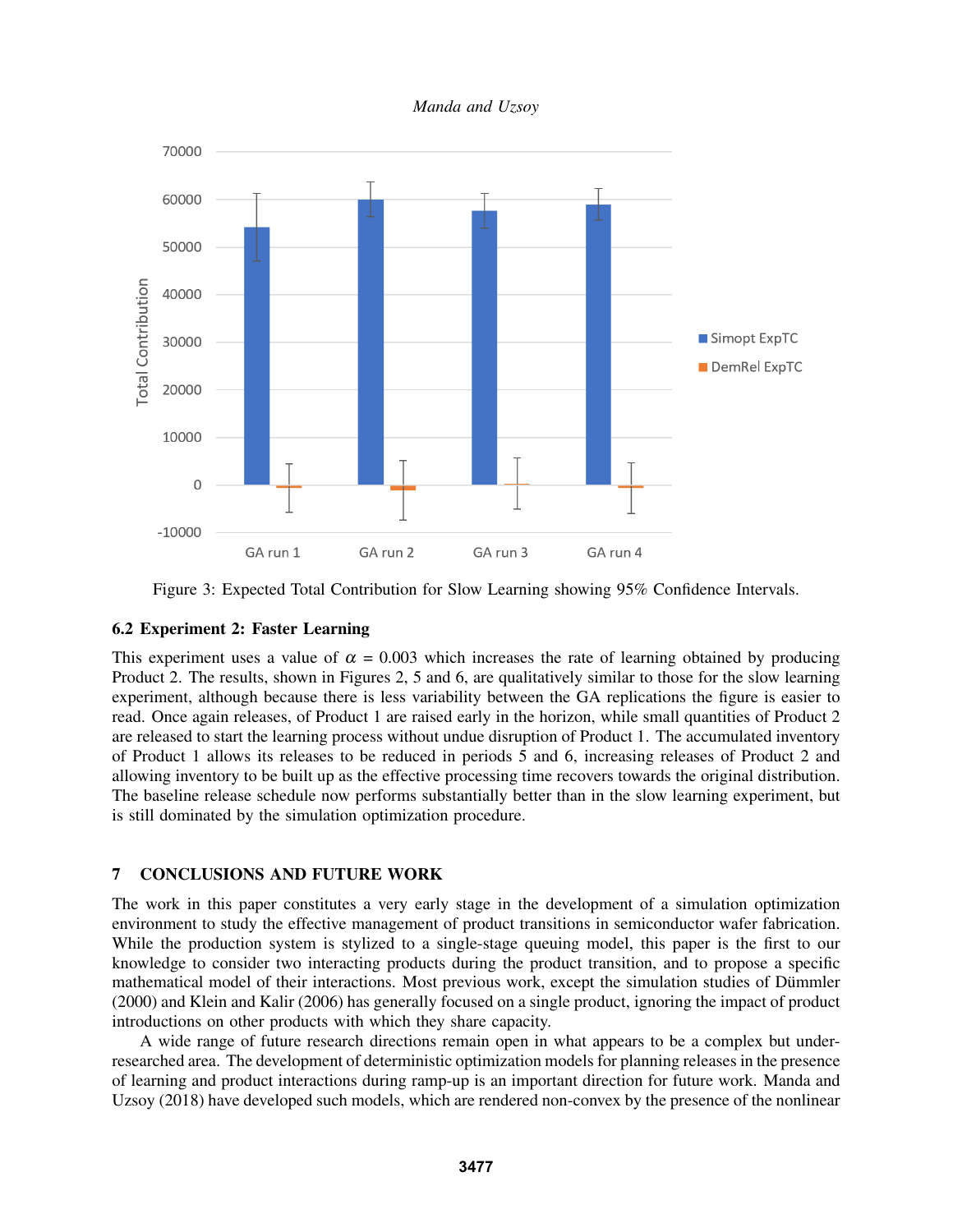*Manda and Uzsoy*



Figure 4: Product Releases for Slow Learning Experiment.



Figure 5: Expected Total Contribution for Fast Learning showing 95% Confidence Intervals.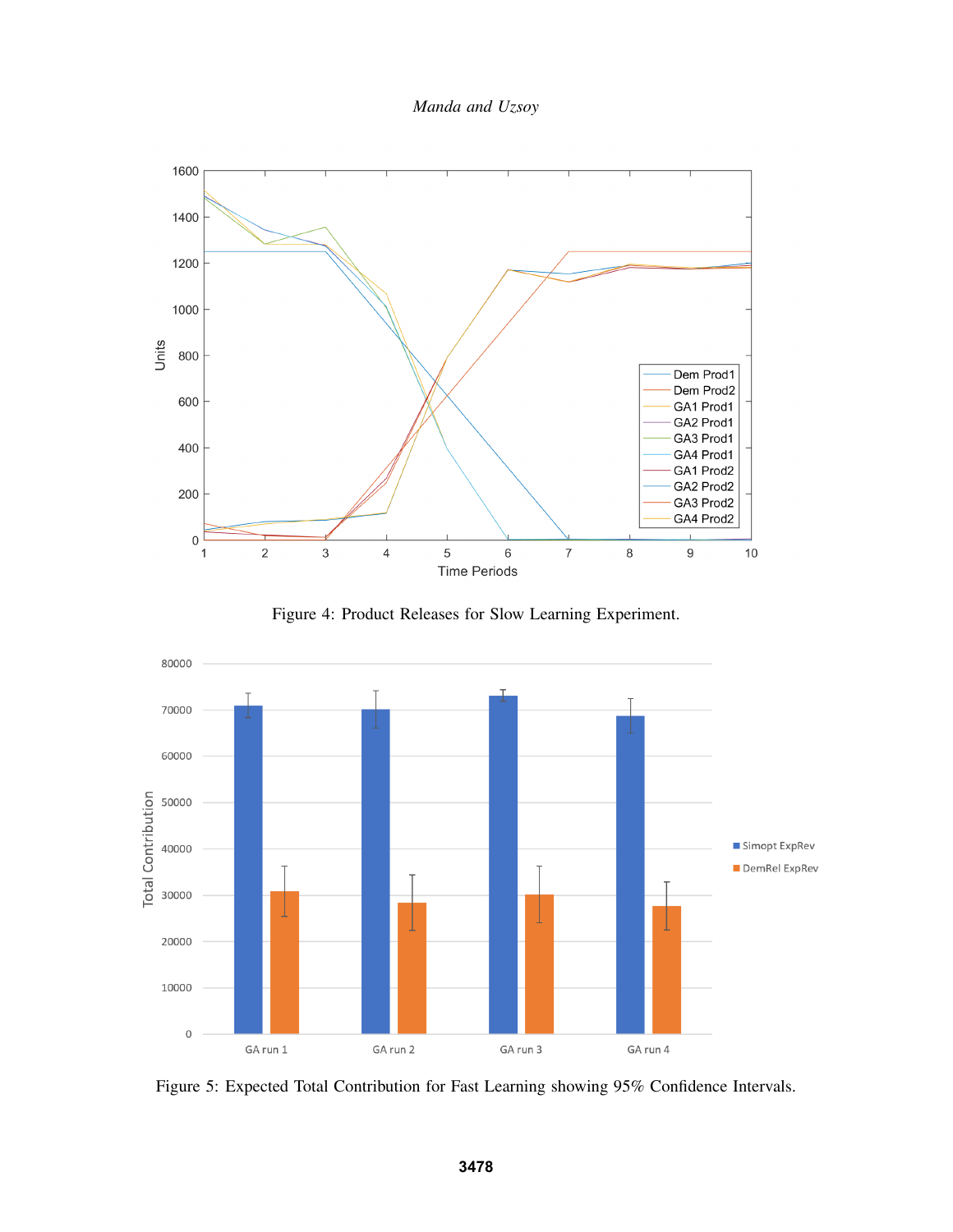*Manda and Uzsoy*



Figure 6: Product Releases for Fast Learning Experiment.

learning effects. However, initial computational results show that the solutions obtained from these models exhibit a structure very similar to those reported for the simulation optimization approach in this paper.

Another important direction for future work is to develop a clear understanding of the different types of learning mechanisms at work in an operating wafer fab. Some learning takes place by repetition, as in the classical learning curve models, while some is the result of systematic process improvement activity based on experiments that consume production capacity. This paper has focused on improvements in processing efficiency resulting from learning, while ignoring improvements in yield which have been a major concern of other authors. The development of a unified framework in which to view these issues, as well as mathematical and computational models that can provide practitioners with useful insights, constitutes an important direction for future work.

## **REFERENCES**

- Anzanello, M. J., and F. S. Fogliatto. 2011. "Learning Curve Models and Applications: Literature review and Research Directions". *International Journal of Industrial Ergonomics* 41(5):573–583.
- Bohn, R. E. 1995. "Noise and Learning in Semiconductor Manufacturing". *Management Science* 41(1):31– 42.
- Chand, S., H. Moskowitz, A. Novak, I. Rekhi, and G. Sorger. 1996. "Capacity Allocation for Dynamic Process Improvement with Quality and Demand Considerations". *Operations Research* 44(6):964–975.
- Dummler, M. A. 2000. "Analysis of the Nonstationary Behavior of a Wafer Fab During Product Mix Changes". In *Proceedings of the 2000 Winter Simulation Conference*, edited by J. A. Joines et al., Volume 2, 1436–1442. Orlando, Florida: IEEE.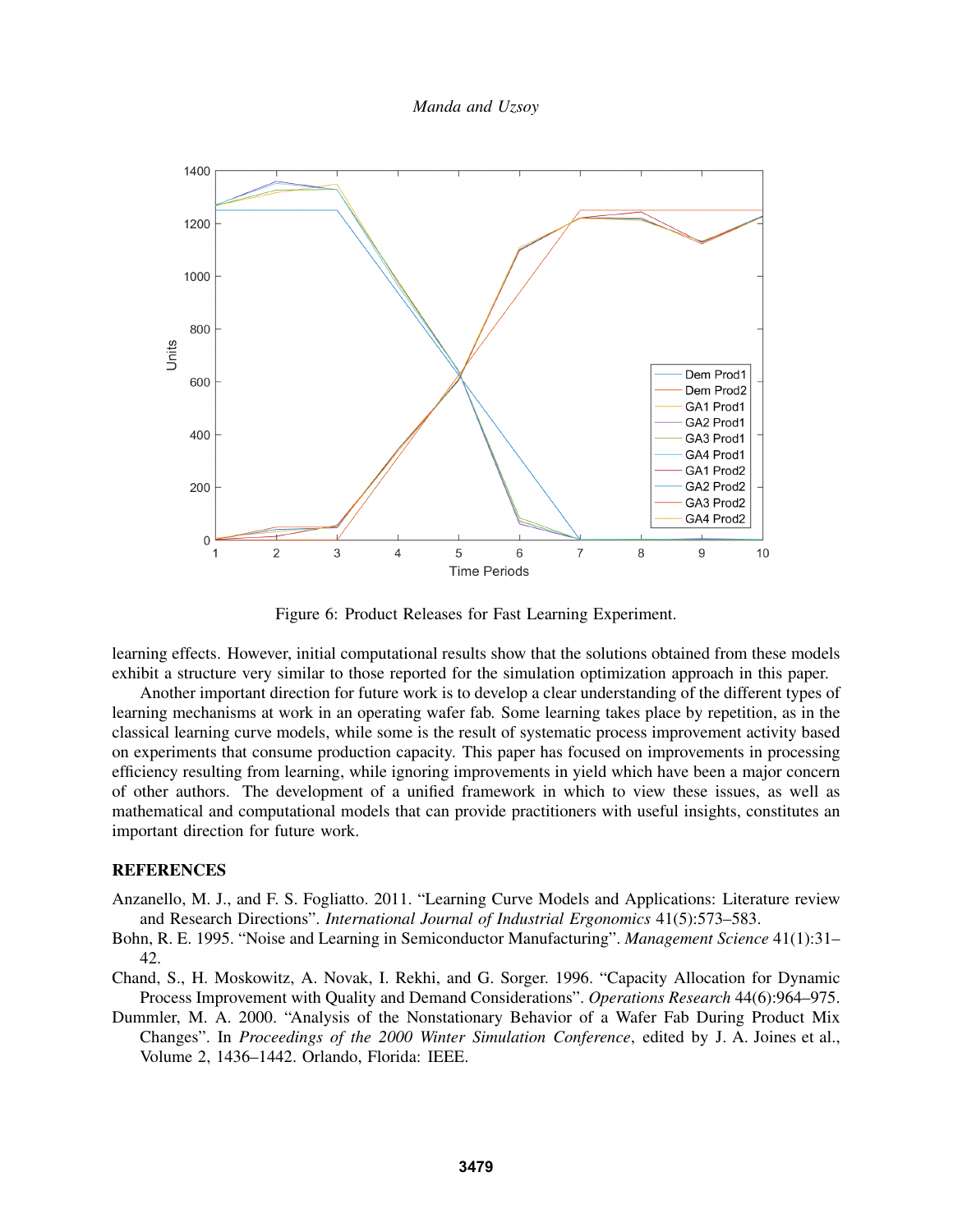- Filho, M. G., and R. Uzsoy. 2013. "The Impact of Simultaneous Continuous Improvement in Setup Time and Repair Time on Manufacturing Cycle Times Under Uncertain Conditions". *International Journal of Production Research* 51(2):447–464.
- Fine, C. H. 1986. "Quality Improvement and Learning in Productive Systems". *Management Science* 32(10):1301–1315.
- Fine, C. H. 1988. "A Quality Control Model with Learning Effects". *Operations Research* 36(3):437–444.
- Fine, C. H., and E. L. Porteus. 1989. "Dynamic Process Improvement". *Operations Research* 37(4):580–591.
- Gilenson, M., M. Hassoun, and L. Yedidsion. 2015. "Setting Defect Charts Control Limits to Balance Cycle Time and Yield for a Tandem Production Line". *Computers & Operations Research* 53:301–308.
- Gruber, H. 1992. "The Learning Curve in the Production of Semiconductor Memory Chips". *Applied Economics* 24(8):885–894.
- Gruber, H. 1994. "The Yield Factor and the Learning Curve in Semiconductor Production". *Applied Economics* 26(8):837–843.
- Haller, M., A. Peikert, and J. Thoma. 2003. "Cycle Time Management During Production Ramp-up". *Robotics and Computer-Integrated Manufacturing* 19(1-2):183–188.
- Kalir, A. A., and S. C. Sarin. 1999. "The Role of Advanced Start and Dominance Rules in Simulated Annealing for Parallel Processor Scheduling Problems". *Production Planning & Control* 10(8):757–766.
- Kim, S., and R. Uzsoy. 2013. "Modeling and Analysis of Integrated Planning of Production and Engineering Process Improvement". *IEEE Transactions on Semiconductor Manufacturing* 26(3):414–422.
- Kim, S., and R. M. Uzsoy. 2008. "Integrated Planning of Production and Engineering Process Improvement". *IEEE Transactions on Semiconductor Manufacturing* 21(3):390–398.
- Klein, M., and A. Kalir. 2006. "A Full Factory Transient Simulation Model for the Analysis of Expected Performance in a Transition Period". In *Proceedings of the 2006 Winter Simulation Conference*, edited by L. F. Perrone et al., 1836–1839. Monterey, California: IEEE.
- Leachman, R. C. 1993. "The Competitive Semiconductor Manufacturing Survey". In *International Symposium on Semiconductor Manufacturing*, 359–381. IEEE.
- Leachman, R. C., and S. Ding. 2007. "Integration of Speed Economics into Decision-Making for Manufacturing Management". *International Journal of Production Economics* 107(1):39–55.
- Leachman, R. C., J. Kang, and V. Lin. 2002. "SLIM: Short cycle Time and Low Inventory in Manufacturing at Samsung Electronics". *Interfaces* 32(1):61–77.
- Liao, W. M. 1979. "Effects of Learning on Resource Allocation Decisions". *Decision Sciences* 10(1):116– 125.
- Macher, J. T., and D. C. Mowery. 2003. "Managing Learning by Doing: An Empirical Study in Semiconductor Manufacturing". *Journal of Product Innovation Management* 20(5):391–410.
- Manda, A. B., and R. Uzsoy. 2018. "Optimizing Releases in New Product Introductions". Technical report, Edward P. Fitts Department of Industrial and Systems Engineering, North Carolina State University, Raleigh, North Carolina.
- Manda, A. B., R. Uzsoy, K. G. Kempf, and S. Kim. 2016. "Modeling the Impact of New Product Introduction on the Output of Semiconductor Wafer Fabrication Facilities". In *Proceedings of the 2016 Winter Simulation Conference*, edited by P. I. Frazier et al., 2547–2558. Arlington, Virginia: IEEE Press.
- Nemoto, K., E. Akcali, and R. M. Uzsoy. 2000. "Quantifying the Benefits of Cycle Time Reduction in SemiconductorWafer Fabrication".*IEEE Transactions on Electronics Packaging Manufacturing* 23(1):39–47.
- Reeves, G. R., and J. R. Sweigart. 1981. "Product-mix Models When Learning Effects are Present". *Management Science* 27(2):204–212.
- Storer, R. H., S. D. Wu, and R. Vaccari. 1992. "New Search Spaces for Sequencing Problems with Application to Job Shop Scheduling". *Management Science* 38(10):1495–1509.
- Terwiesch, C., and R. E. Bohn. 2001. "Learning and Process Improvement During Production Ramp-up". *International Journal of Production Economics* 70(1):1–19.